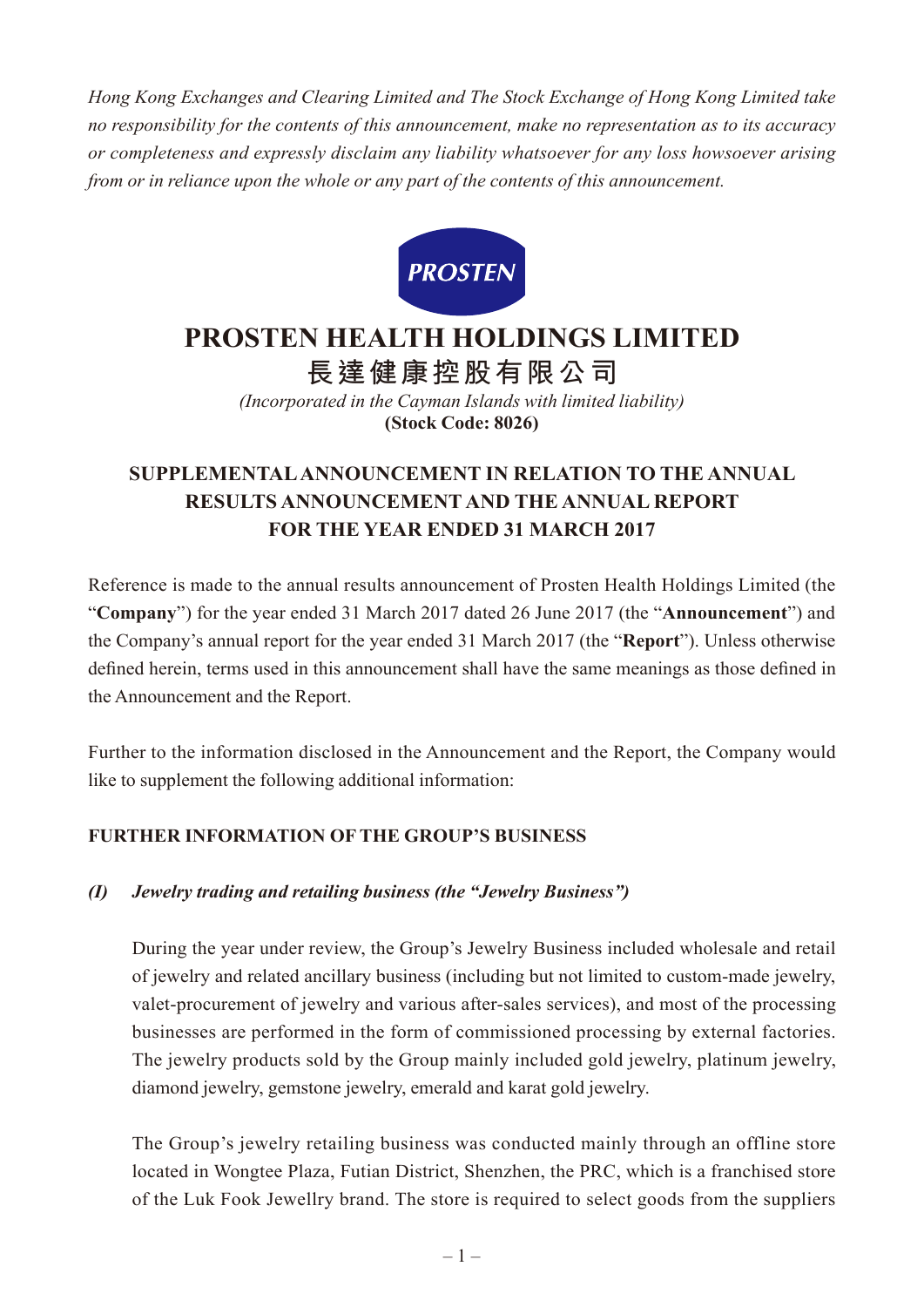designated by Luk Fook Jewellry. Upon quality inspection by state-approved jewelry identification center and being claimed to the store by the Group's staff, the goods are immediately entered into store sales system for sale. Most of the jewelry goods purchased by the store from the suppliers were finished jewelry products, which are generally not required to undergo reprocessing before sale. Moreover, during the year under review, the Group's sale staff also valet-procured two diamond jewelries and a batch of gold jewelries in Hong Kong for major customers.

The Group's jewelry wholesale business was mainly conducted through the wholesale of jewelry products to jewelry wholesalers by 至尊彩虹鑽石(深圳)有限公司, a whollyowned subsidiary of the Company, where the jewelry products being wholesaled were mainly gold jewelries. During the year under review, the Group acquired the secondary membership (二級會員資格) of Shanghai Gold Exchange and commenced the secondary gold sales agency business (黃金二級代理業務). The Group may place orders for bullion via the online trading platform of Shanghai Gold Exchange. After claiming the bullion, the Group may commission external factories to process into finished gold jewelries and wholesale to jewelry wholesalers.

The Group will continue to focus on developing its jewelry business. With reference to its past sales experience, the Group intends to step up its efforts in identifying more jewelry wholesaler customers in South China, thereby expanding the sales channels of its secondary gold sales agency business (黃金二級代理業務). As to retail of jewelry, the positioning of retail products in stores will focus on mid-end products, which will be supplemented by lowend products. Meanwhile, the Group will put more efforts to raise the sales proportion to its major high-end corporate customers (which principally purchase or customize jewelry as corporate gifts/awards) so as to increase the jewelry sales as well as generate profits.

#### *(II) Pharmaceutical and healthcare products business (the "Pharmaceutical Business")*

During the year under review, the Group acquired 100% equity interest in Sino Yao Shang Technology Limited, commencing the operation of its Pharmaceutical Business.

#### *(i) Sales of pharmaceuticals, healthcare products and pharmaceutical consumables:*

During and subsequent to the year under review, the Group has established business relationships with a group of target hospitals, pharmaceutical companies and chain pharmacies in western Guangdong (mainly the areas of Zhanjiang and Maoming in Guangdong Province, including Zhanjiang city, Lianjiang, Wuchuan, Suixi County, Xuwen County, Maoming city, Dianbai District, Huazhou, Xinyi and Gaozhou),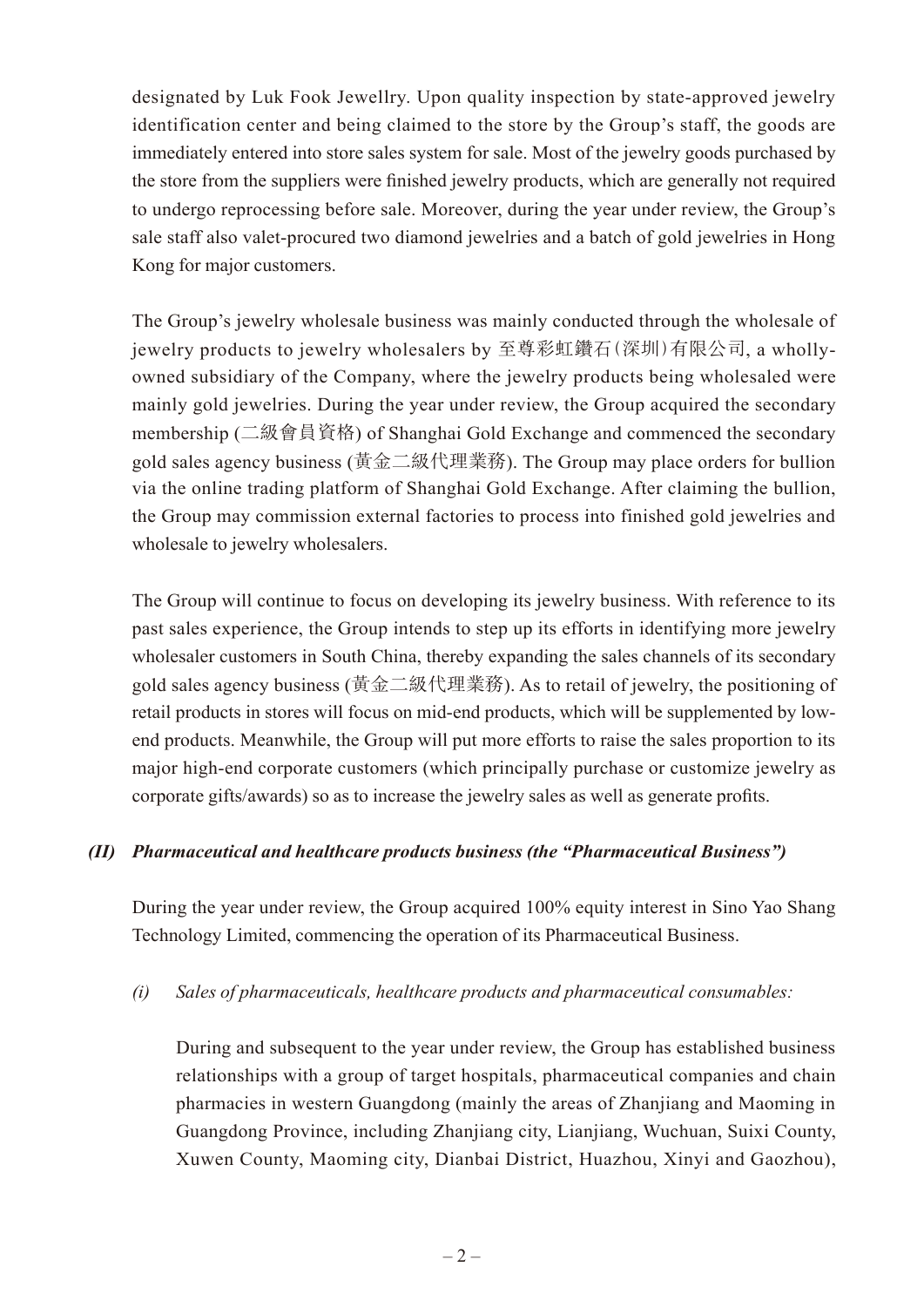which are mainly related to the distribution of pharmaceuticals and pharmaceutical consumables to such hospitals as well as the supply of pharmaceuticals and healthcare products to such pharmaceutical companies and chain pharmacies.

In order to distribute pharmaceuticals and pharmaceutical consumables to hospitals, the Group shall first be approved by the hospitals as their pharmaceutical supplier. Then, in accordance with the medication demand of the hospitals, the Group will contact pharmaceutical manufacturers to obtain the corresponding distribution qualifications. Subject to the confirmations on specific species, specifications and quantities of medication used by the hospitals, the hospitals, the Group and the pharmaceutical manufacturers will enter into three-party sales and purchase contracts, pursuant to which, the Group will arrange specific purchase and distribution work subsequently. The procedure to provide pharmaceuticals and healthcare products to the pharmaceutical companies and chain pharmacies as a supplier is relatively simple. The Group is mainly required to agree on the sales terms with the target customers before entering into sales contracts and sales transactions. During the aforementioned supply and sales activities, the Group mainly acts as a channel distributor to conduct sales activities, which does not involve pharmaceutical production. The pharmaceuticals and healthcare products supplied and sold by the Group include (but not limited to) Jianwei Xiaoshi Pian (健胃消食片), Heparin Sodium Injection (肝素鈉注射液), Propofol Injection (丙泊酚注射液), Shuganning Injection (舒肝寧注射液), Pudilan Xiaoyan Pian (蒲地藍消炎片), Pudilan Xiaoyan Pian Koufuye (蒲地藍消炎片口服液), Oxytocin Nasal Spray (縮宮素鼻噴霧劑), Peramivir Sodium Chloride Injection (Glass Bottle) (帕拉米韋氯化鈉注射液(玻璃瓶)), Terbutaline Sulfate and Sodium Chloride Injection (Glass Bottle) (硫酸特布他林氯化鈉注射液(玻璃瓶)) and Cefazolin Sodium Pentahydrate for Injection (注射用五水頭孢唑林鈉).

In regard to the sales of pharmaceuticals and healthcare products, the Group intends to firstly devote greater resources to penetrate into the pharmaceutical market of western Guangdong, with an aim to increase the sales to its existing customers. Moreover, it will work diligently to expand hospital and pharmacy customer base in Zhanjiang and Maoming regions before considering entering into the pharmaceutical markets of other regions in Guangdong Province and beyond.

#### *(ii) Cultivation of raw materials for Chinese herbal medicine:*

During the year under review, the Group contracted approximately 90 mu of farmland in Dianbai District, Maoming, Guangdong Province, the PRC with a contracting term of approximately 12 years. Among which, approximately 60 mu of the farmland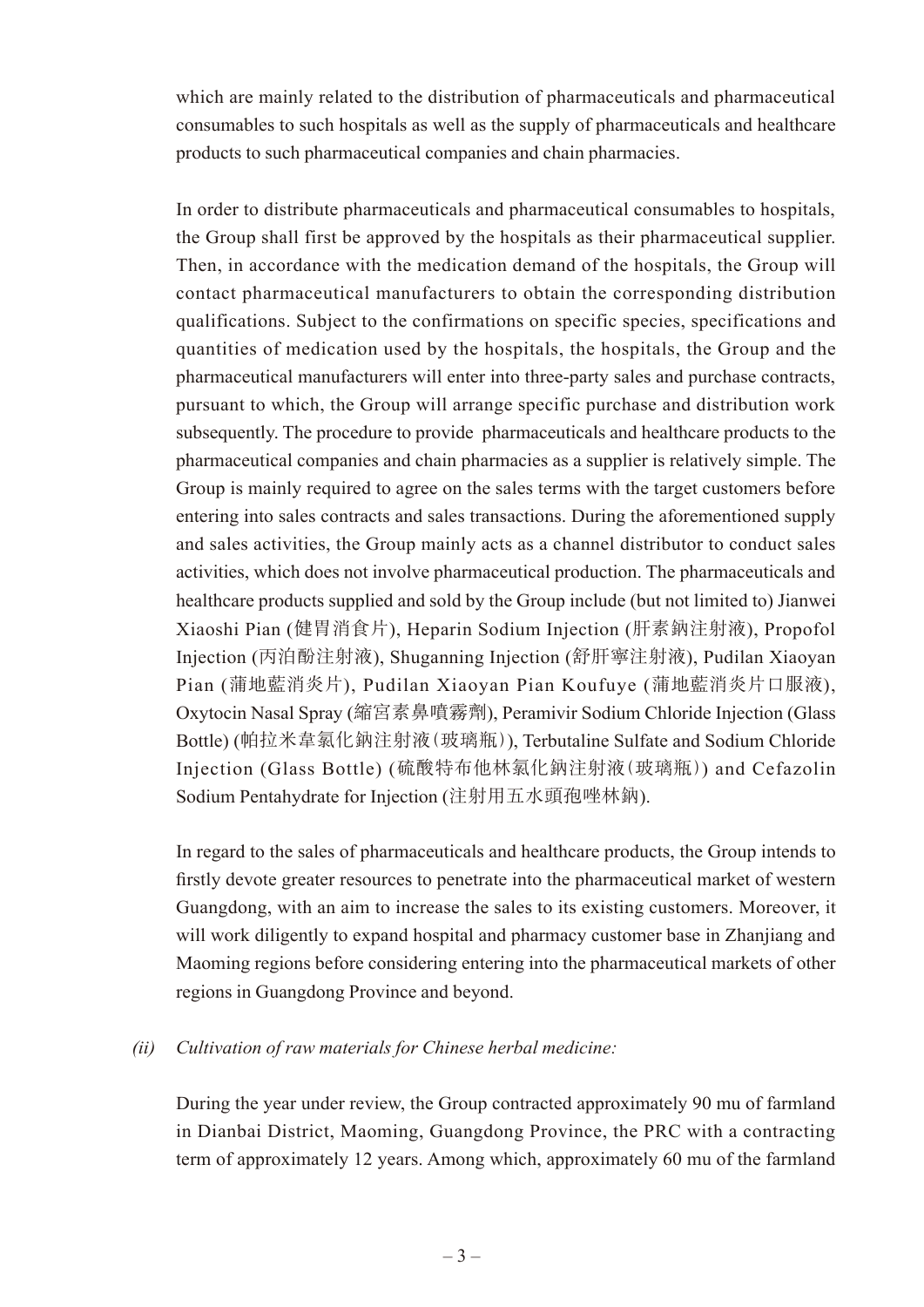were planted with longan trees, which were also under the contracting. During the contracting period, the longan trees are cultivated by the Group, whereas the relevant revenue is also attributable to the Group. The Group has purchased approximately 30,000 seedlings of radix millettiae speciosae (together with longan trees, the "Crops"), which are cultivated in the remaining 30 mu of the farmland. The Crops are currently under cultivation and in good growing condition. It is expected that there will be harvests of longan every year starting from the year ending 31 March 2018; whereas radix millettiae speciosae, with a growth period of 3 to 5 years, is expected to be harvested starting from the year ending 31 March 2019 and requires re-cultivation upon full harvest completion. The longan and radix millettiae speciosae plantations are exposed to the risk of damage from climatic changes, diseases, forest fires and other natural forces. The Group has processes in place aimed to minimise those risks, including regular forest health inspections and industry pest and disease surveys. Upon harvests of the Crops, the Group intends to sell the relevant agricultural produces to specialised farmers cooperatives, Chinese herbal medicine sales companies, TCM decoction pieces factories and individual dealers. The Group will decide the next cultivation plan of Chinese herbal medicine according to the actual results of radix millettiae speciosae and longan cultivations.

#### *(iii) Sales of health food:*

During the year under review, the Group conducted the sales business of health food including health protection tea leaves and walnut jujube in Shenzhen and Maoming region of Guangdong province. For tea leaves business, the Group primarily acts as the trader to procure tea leaves from tea leaf distributors or manufacturers and store them in specialised warehouses secured by designated staff for subsequent external sales in batches. The Group does not set up physical tea leaf stores to sell tea leaves, but rather depends mainly on recruiting experienced tea leaf salespeople to sell the tea leaves to targeted corporate and individual customers. For walnut jujube business, the Group mainly commissions third party factories for production, while the products are branded with the Group's self-owned trademark "十三益". Packaged products are then sold to distributors who will distribute the same to sales channels such as supermarket chains, thereby achieving terminal sales. Given that the health food business is the auxiliary business of the Group's pharmaceutical and healthcare products business, the Group will adjust the business volume in accordance with market demands and determine the resources to be further allocated based upon the business volume from time to time.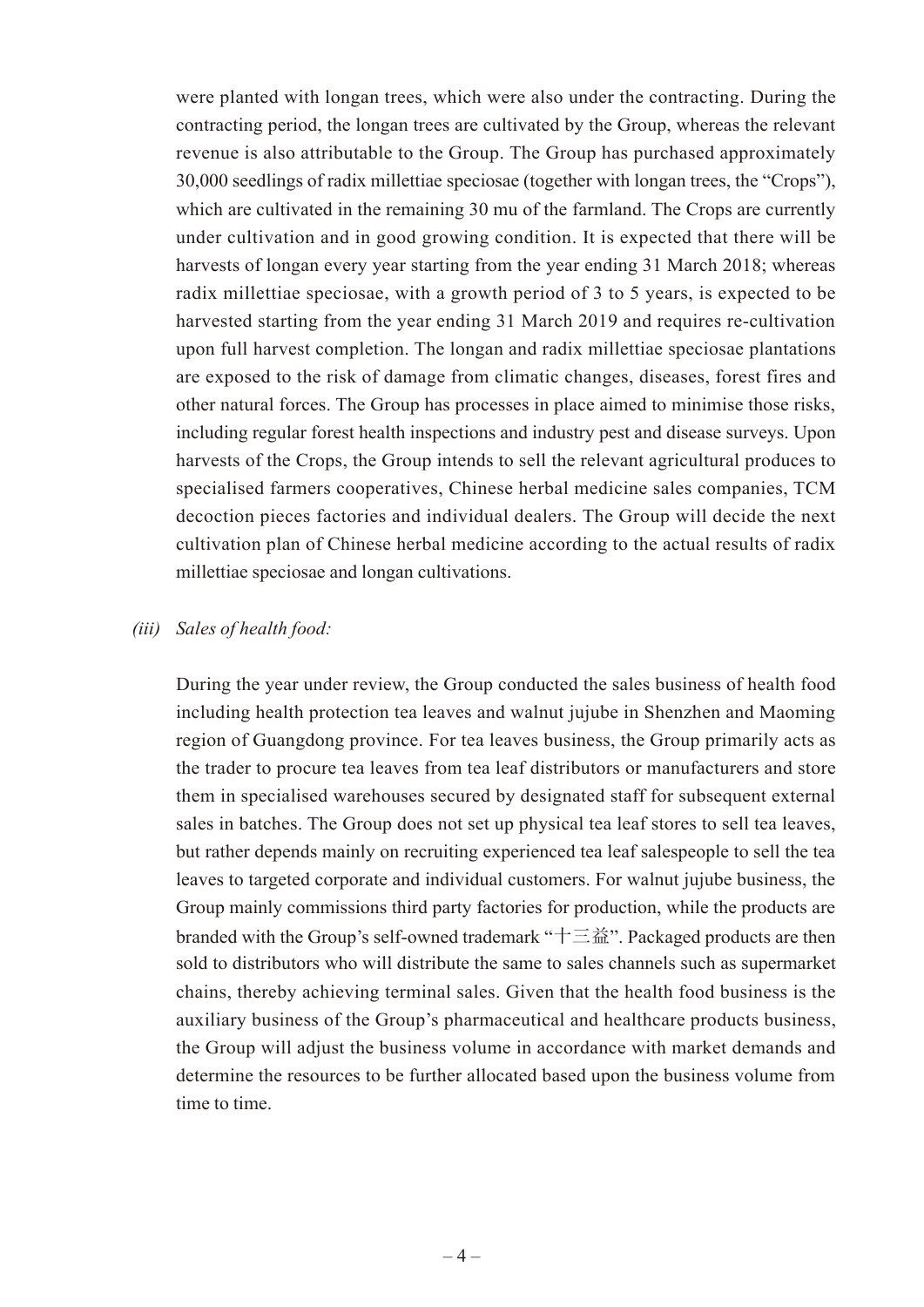#### **MAJOR CUSTOMERS AND SUPPLIERS**

During the year under review, revenue from the Group's five largest customers, which were customers of the Group's Jewelry Business, Pharmaceutical Business and lending business, accounted for approximately 77% (2016: 99%) of the Group's total revenue for the year. The revenue from the largest customer, who was a customer of the Group's Jewelry Business, accounted for approximately 28% (2016: 39%) of the Group's total revenue.

During the year under review, supplies from the Group's five largest suppliers, which were suppliers of the Group's Jewelry Business and Pharmaceutical Business, accounted for approximately 21% (2016: 20%) of the Group's total purchases. Purchases from the Group's largest supplier, which was a supplier of the Group's Jewelry Business, accounted for approximately 18% (2016: 17.3%) of the Group's total purchases.

## **FURTHER DETAILS OF REVENUE FROM THE JEWELRY BUSINESS AND PHARMACEUTICAL BUSINESS**

#### *(I) Revenue from the Jewelry Business*

| For the year ended   | <b>Retailing of</b> | Wholesaling of  |                 |
|----------------------|---------------------|-----------------|-----------------|
| <b>31 March 2017</b> | jewelry             | jewelry         | <b>Total</b>    |
|                      | <b>HK\$'000</b>     | <b>HK\$'000</b> | <b>HK\$'000</b> |
| Revenue              | 8,254               | 12,961          | 21,215          |

#### *(II) Revenue from the Pharmaceutical Business*

| For the year ended   | Sale of<br>pharmaceutical   | Sale of<br>cultivated       | Sale of                        |                                 |  |
|----------------------|-----------------------------|-----------------------------|--------------------------------|---------------------------------|--|
| <b>31 March 2017</b> | products<br><b>HK\$'000</b> | products<br><b>HK\$'000</b> | health food<br><b>HK\$'000</b> | <b>Total</b><br><b>HK\$'000</b> |  |
| Revenue              | 3,370                       |                             | 1,526                          | 4,896                           |  |
|                      | By order of the Board       |                             |                                |                                 |  |

# **Prosten Health Holdings Limited Xu Zhigang**

# *Chairman*

## Hong Kong, 14 July 2017